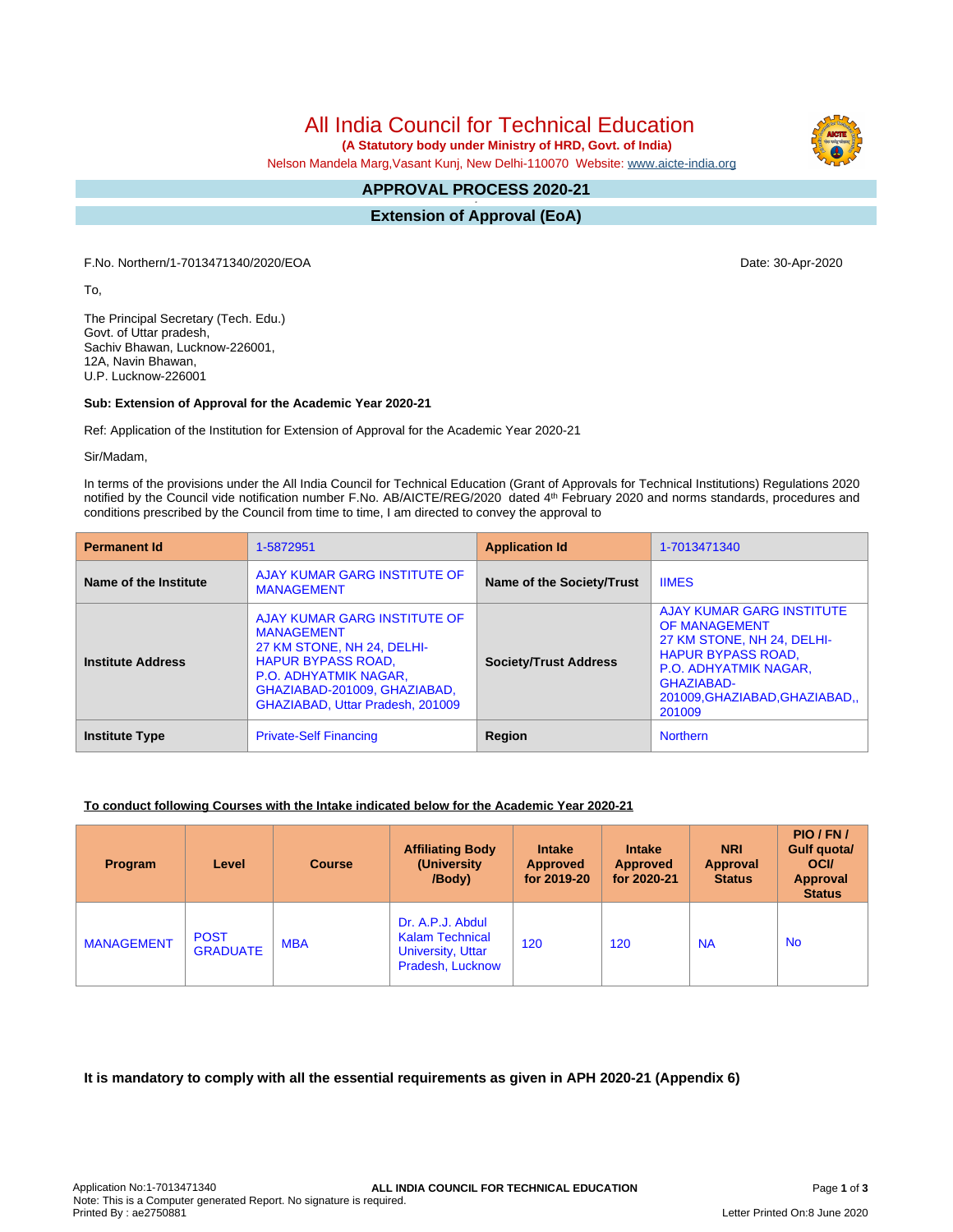## **Important Instructions**

- 1. The State Government/ UT/ Directorate of Technical Education/ Directorate of Medical Education shall ensure that 10% of reservation for Economically Weaker Section (EWS) as per the reservation policy for admission, operational from the Academic year 2020-21 is implemented without affecting the reservation percentages of SC/ ST/ OBC/ General. However, this would not be applicable in the case of Minority Institutions referred to the Clause (1) of Article 30 of Constitution of India. Such Institution shall be permitted to increase in annual permitted strength over a maximum period of two years beginning with the Academic Year 2020-21
- 2. The Institution offering courses earlier in the Regular Shift, First Shift, Second Shift/Part Time now amalgamated as total intake shall have to fulfil all facilities such as Infrastructure, Faculty and other requirements as per the norms specified in the Approval Process Handbook 2020-21 for the Total Approved Intake. Further, the Institutions Deemed to be Universities/ Institutions having Accreditation/ Autonomy status shall have to maintain the Faculty: Student ratio as specified in the Approval Process Handbook. All such Institutions/ Universities shall have to create the necessary Faculty, Infrastructure and other facilities WITHIN 2 YEARS to fulfil the norms based on the Affidavit submitted to AICTE.
- 3. In case of any differences in content in this Computer generated Extension of Approval Letter, the content/information as approved by the Executive Council / General Council as available on the record of AICTE shall be final and binding.
- 4. Strict compliance of Anti-Ragging Regulation: Approval is subject to strict compliance of provisions made in AICTE Regulation notified vide F. No. 373/Legal/AICTE/2009 dated July 1, 2009 for Prevention and Prohibition of Ragging in Technical Institutions. In case Institution fails to take adequate steps to Prevent Ragging or fails to act in accordance with AICTE Regulation or fails to punish perpetrators or incidents of Ragging, it will be liable to take any action as defined under clause 9(4) of the said Regulation.

**Prof.Rajive Kumar Member Secretary, AICTE**

Copy to:

- **1. The Director Of Technical Education\*\*, Uttar Pradesh**
- **2**. **The Registrar\*\*,**

Dr. A.P.J. Abdul Kalam Technical University, Uttar Pradesh, Lucknow

**3. The Principal / Director,**

AJAY KUMAR GARG INSTITUTE OF MANAGEMENT Ajay Kumar Garg Institute Of Management 27 Km Stone, Nh 24, Delhi-Hapur Bypass Road, P.O. Adhyatmik Nagar, Ghaziabad-201009, Ghaziabad,Ghaziabad, Uttar Pradesh,201009

### **4. The Secretary / Chairman,**

AJAY KUMAR GARG INSTITUTE OF MANAGEMENT 27 KM STONE, NH 24, DELHI-HAPUR BYPASS ROAD, P.O. ADHYATMIK NAGAR, GHAZIABAD-201009 GHAZIABAD,GHAZIABAD ,201009

### **5. The Regional Officer,**

All India Council for Technical Education Govt. Polytechnic Campus Adjoining Directorate of Technical Education Vikas Nagar, Kanpur-208 002, Uttar Pradesh

### **6. Guard File(AICTE)**

Note: Validity of the Course details may be verified at <http://www.aicte-india.org/>

**\*\*** Individual Approval letter copy will not be communicated through Post/Email. However, consolidated list of Approved Institutions(bulk) will be shared through